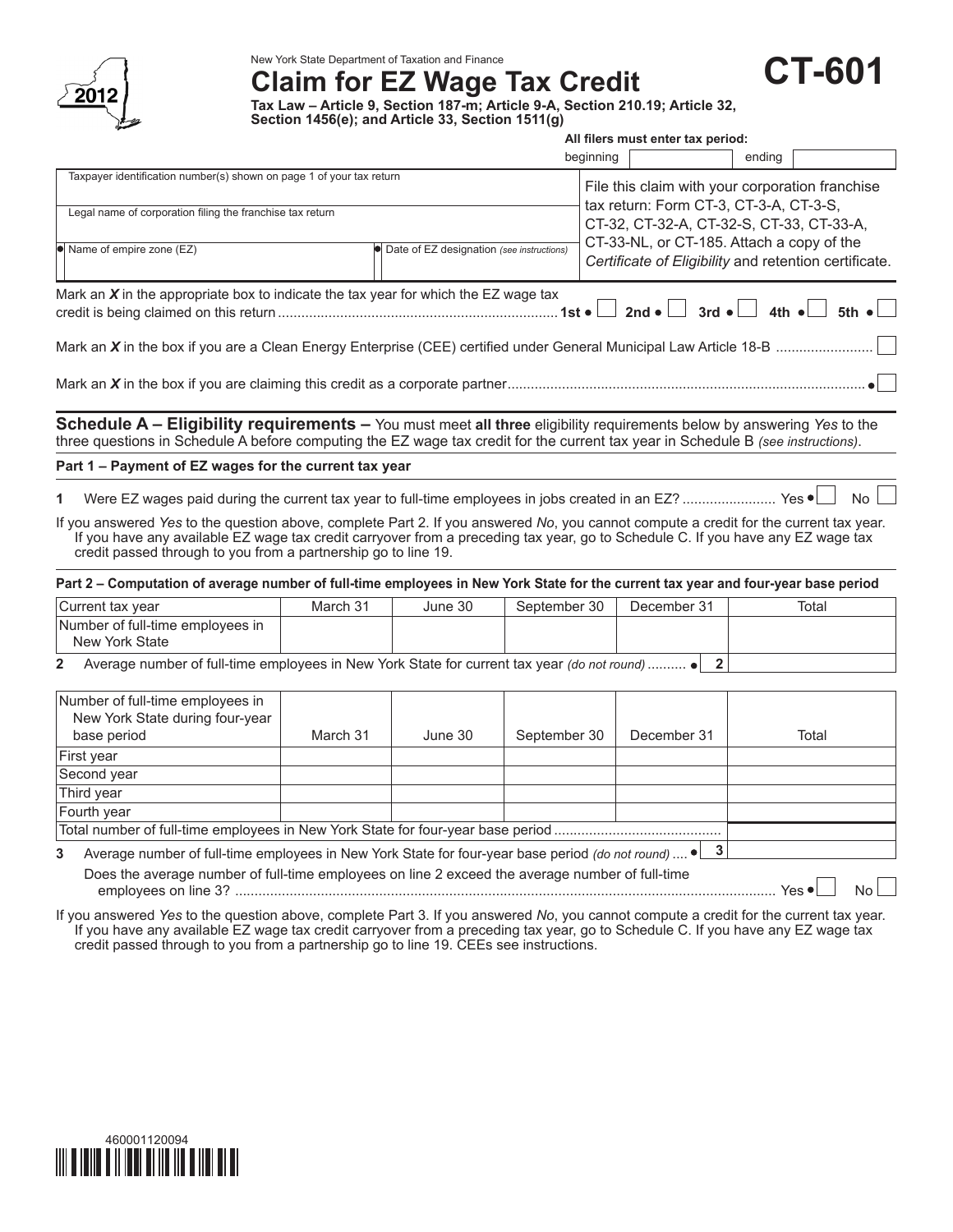| Part 3 – Computation of average number of full-time employees in the EZ for the current tax year and four-year base period |  |  |  |
|----------------------------------------------------------------------------------------------------------------------------|--|--|--|
| (CEEs do not complete this part)                                                                                           |  |  |  |

| Current tax year                                                                                                                      | March 31 | June 30 | September 30 | December 31 | Total     |  |  |  |
|---------------------------------------------------------------------------------------------------------------------------------------|----------|---------|--------------|-------------|-----------|--|--|--|
| Number of full-time employees<br>in EZ                                                                                                |          |         |              |             |           |  |  |  |
|                                                                                                                                       |          |         |              |             |           |  |  |  |
| Number of full-time employees in EZ<br>during four-year base period                                                                   | March 31 | June 30 | September 30 | December 31 | Total     |  |  |  |
| First year                                                                                                                            |          |         |              |             |           |  |  |  |
| Second year                                                                                                                           |          |         |              |             |           |  |  |  |
| Third year                                                                                                                            |          |         |              |             |           |  |  |  |
| Fourth year                                                                                                                           |          |         |              |             |           |  |  |  |
|                                                                                                                                       |          |         |              |             |           |  |  |  |
| 5                                                                                                                                     |          |         |              |             |           |  |  |  |
| Does the average number of full-time employees on line 4 exceed the                                                                   |          |         |              |             |           |  |  |  |
|                                                                                                                                       |          |         |              |             | No<br>Yes |  |  |  |
| If you answered Yes to the question above, go to Schedule B to calculate the credit for the current tax year. If you answered No, you |          |         |              |             |           |  |  |  |

cannot compute a credit for the current tax year. If you have any available EZ wage tax credit carryover from a preceding tax year, go to Schedule C. If you have an EZ wage tax credit passed through to you from a partnership go to line 19.

# **Schedule B – Computation of EZ wage tax credit for the current tax year**

Enter the number of full-time employees (including full-time equivalents, but excluding general executive officers) that were employed in the zone as of the zone designation date. .........................................................................

## **Part 1 – Computation of EZ wage tax credit for qualified targeted employees** *(see instructions)*

| Current tax year                                                                                           | March 31 | June 30 | September 30 | December 31 |  | Total    |
|------------------------------------------------------------------------------------------------------------|----------|---------|--------------|-------------|--|----------|
| Number of qualified targeted employees                                                                     |          |         |              |             |  |          |
| Average number of qualified targeted employees (round to two decimal places; do not round to whole number) |          |         |              |             |  |          |
|                                                                                                            |          |         |              |             |  | 3.000.00 |
| Amount of EZ wage tax credit for qualified targeted employees (multiply line 6 by line 7)                  |          |         |              |             |  |          |

**List below the name and social security number of each employee included in the computation of the EZ wage tax credit on line 8 (qualified targeted employees). Attach Form ES‑450B for each employee listed here.** *(Attach additional sheets if necessary.)*

| Employee's name | Social security number | Employee's name | Social security number |
|-----------------|------------------------|-----------------|------------------------|
|                 |                        |                 |                        |
|                 |                        |                 |                        |
|                 |                        |                 |                        |

## **Part 2 – For taxpayers certified in an investment zone (IZ); Computation of EZ wage tax credit for qualified targeted employees who received wages in excess of \$40,000 for the tax year** *(see instructions)*

| Current tax year                                                                                                     | March 31 | June 30 | September 30 | December 31 |    | Total    |
|----------------------------------------------------------------------------------------------------------------------|----------|---------|--------------|-------------|----|----------|
| Number of qualified targeted employees                                                                               |          |         |              |             |    |          |
| Average number of qualified targeted employees (round to two decimal places; do not round to whole number) $\bullet$ |          |         |              |             |    |          |
|                                                                                                                      |          |         |              |             | 10 | 3.500.00 |
|                                                                                                                      |          |         |              |             |    |          |

#### **List below the name and social security number of each employee included in the computation of the EZ wage tax credit on line 11 (qualified targeted employees). Attach Form ES‑450B for each employee listed here.** *(Attach additional sheets if necessary.)*

| Employee's name | Social security number | Employee's name | Social security number |
|-----------------|------------------------|-----------------|------------------------|
|                 |                        |                 |                        |
|                 |                        |                 |                        |
|                 |                        |                 |                        |

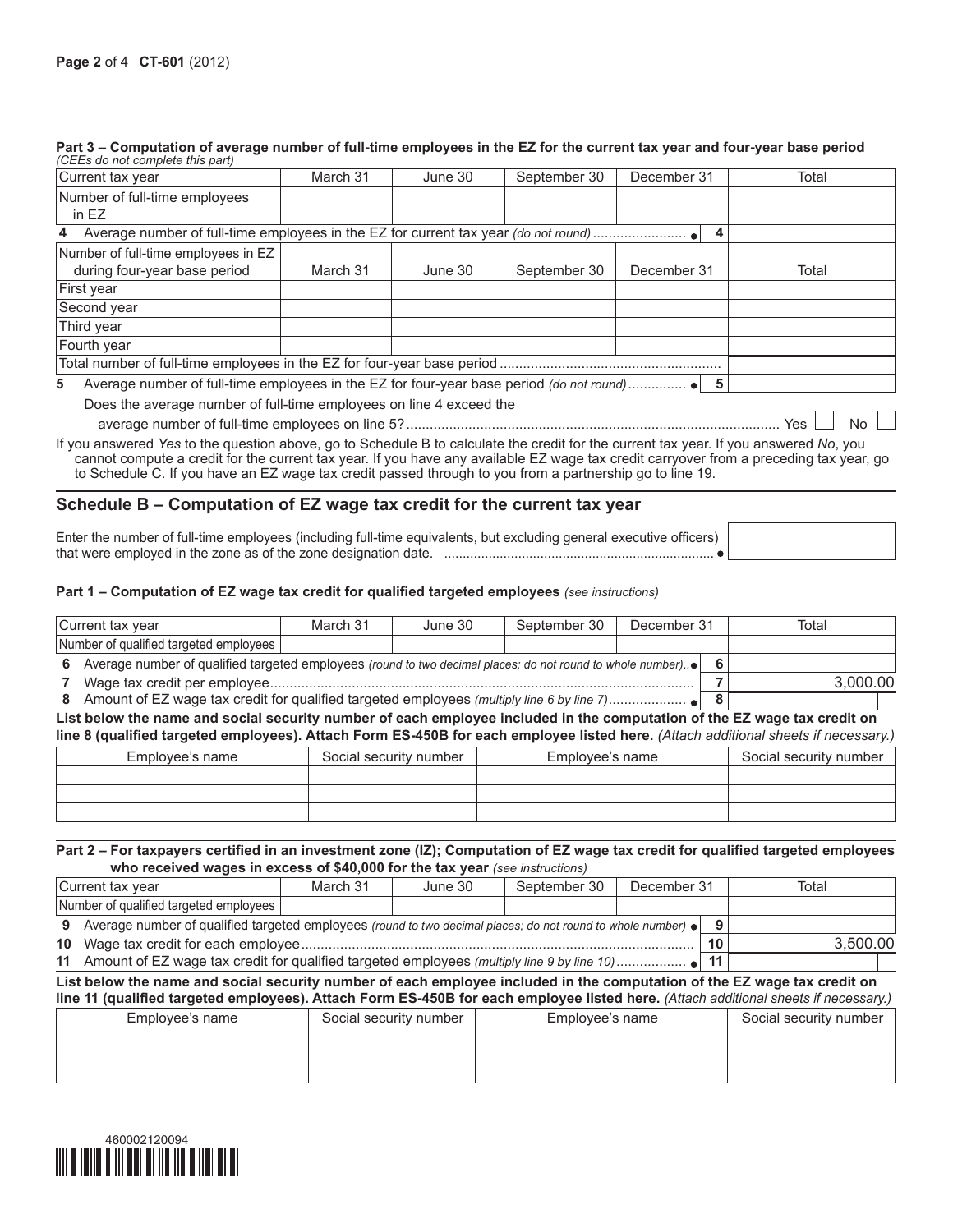#### **Part 3 – Computation of EZ wage tax credit for qualified employees not included in Schedule B, Parts 1 or 2** *(see instructions)*

|                                                                                                           | Current tax year                                                                      | March 31 | June 30 | September 30 | December 31 |          | Total |
|-----------------------------------------------------------------------------------------------------------|---------------------------------------------------------------------------------------|----------|---------|--------------|-------------|----------|-------|
|                                                                                                           | Number of qualified employees                                                         |          |         |              |             |          |       |
| 12 Average number of qualified employees (round to two decimal places; do not round to whole number) • 12 |                                                                                       |          |         |              |             |          |       |
| 13                                                                                                        |                                                                                       |          |         |              |             | 1.500.00 |       |
|                                                                                                           | 14 Amount of EZ wage tax credit for qualified employees (multiply line 12 by line 13) |          |         |              |             | 14       |       |

**List below the name and social security number of each employee included in the computation of the EZ wage tax credit on line 14.** *(Attach additional sheets if necessary.)*

| Employee's name | Social security number | Employee's name | Social security number |
|-----------------|------------------------|-----------------|------------------------|
|                 |                        |                 |                        |
|                 |                        |                 |                        |
|                 |                        |                 |                        |
|                 |                        |                 |                        |

### **Part 4 – For taxpayers certified in an IZ; Computation of EZ wage tax credit for qualified employees not included in Schedule B, Part 1 or 2 who received wages in excess of \$40,000 for the tax year** *(see instructions)*

|                                                                                                                    | Current tax year              | March 31 | June 30 | September 30 | December 31 |    | Total    |
|--------------------------------------------------------------------------------------------------------------------|-------------------------------|----------|---------|--------------|-------------|----|----------|
|                                                                                                                    | Number of qualified employees |          |         |              |             |    |          |
| 15 Average number of qualified employees (round to two decimal places; do not round to whole number). $\bullet$ 15 |                               |          |         |              |             |    |          |
|                                                                                                                    |                               |          |         |              |             | 16 | 2.000.00 |
|                                                                                                                    | -17                           |          |         |              |             |    |          |

## **List below the name and social security number of each employee included in the computation of the EZ wage tax credit on line 17.** *(Attach additional sheets if necessary.)*

| Social security number<br>Employee's name |  | Employee's name | Social security number |
|-------------------------------------------|--|-----------------|------------------------|
|                                           |  |                 |                        |
|                                           |  |                 |                        |
|                                           |  |                 |                        |
|                                           |  |                 |                        |

## **Part 5 – Computation of EZ wage tax credit for the current tax year** (see instructions)

|  | 18 <sub>1</sub> |  |
|--|-----------------|--|
|  | 19              |  |
|  |                 |  |
|  |                 |  |

#### **Part 6 – Partnership information** *(attach additional sheets if necessary)*

| Name of partnership | Taxpayer ID | Amount of credit |  |  |
|---------------------|-------------|------------------|--|--|
|                     |             |                  |  |  |
|                     |             |                  |  |  |
|                     |             |                  |  |  |
|                     |             |                  |  |  |
|                     |             |                  |  |  |
|                     |             |                  |  |  |
|                     |             |                  |  |  |

# **Schedule C – Amount of EZ wage tax credit available for the current tax year** *(see instructions)*